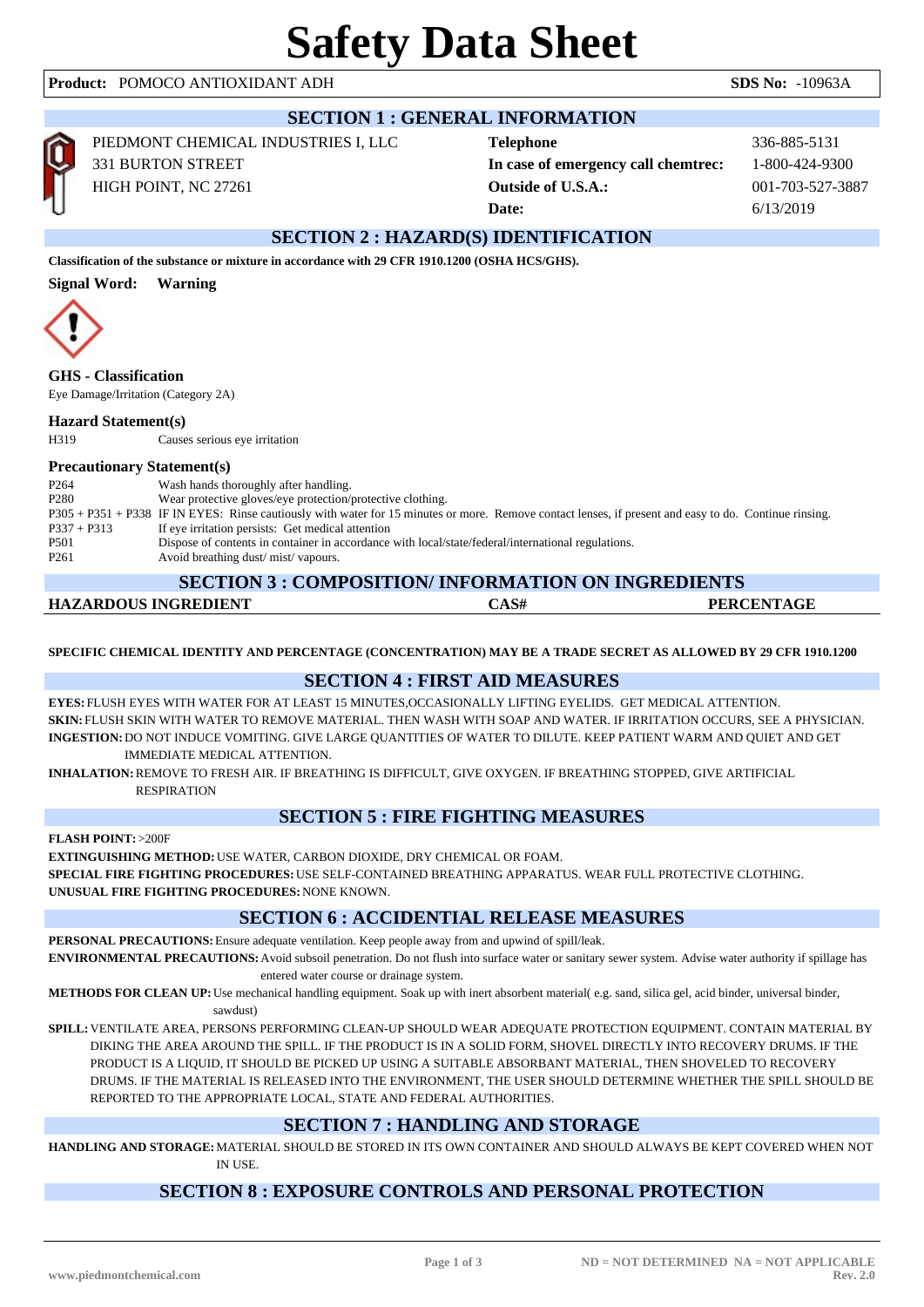# **Product:** POMOCO ANTIOXIDANT ADH **SDS No:** -10963A

**ROUTES OF EXPOSURE:**EYES, SKIN, INGESTION, INHALATION

### **SYMPTOMS OR ACUTE HEALTH HAZARDS**

| <b>EXPOSURE LIMITS</b>                                   | <b>LIMITS</b>                                                                                                     |
|----------------------------------------------------------|-------------------------------------------------------------------------------------------------------------------|
|                                                          | EXPOSED CLOTHING SHOULD BE LAUNDERED PER NORMAL CARE INSTRUCTIONS BEFORE REUSE                                    |
|                                                          | CONTAMINATED CLOTHING SHOULD BE CHANGED PRIOR TO ANY DIRECT PERSONAL CONTACT. ALL                                 |
|                                                          | AND CLOTHING. HANDS AND UNPROTECTED SKIN SHOULD BE THOROUGHLY WASHED AND                                          |
|                                                          | WORK/HYGIENIC PRACTICES: AS WITH ALL INDUSTRIAL CHEMICALS. CARE SHOULD BE TAKEN TO AVOID CONTACT WITH EYES, SKIN, |
| <b>PROTECTIVE EQUIPMENT: GLOVES, APRON, GOGGLES</b>      |                                                                                                                   |
|                                                          | <b>VENTILATION: USE SUFFICIENT MECHANICAL (GENERAL) OR LOCAL EXHAUST.</b>                                         |
|                                                          | <b>RESPIRATORY PROTECTION: IF NEEDED, USE A NIOSH APPROVED RESPIRATOR.</b>                                        |
| <b>INHALATION: NO EFFECTS EXPECTED UNDER NORMAL USE.</b> |                                                                                                                   |
|                                                          | INGESTION: OVEREXPOSURE MAY CAUSE GASTROINTESTINAL IRRITATION. DIARRHEA, NAUSEA AND VOMITING                      |
| <b>SKIN: MAY CAUSE IRRITATION.</b>                       |                                                                                                                   |
| <b>EYES: CAUSES EYE IRRITATION.</b>                      |                                                                                                                   |

|                               | <b>SECTION 9: PHYSICAL AND CHEMICAL PROPERTIES</b> |                                   |                |  |  |
|-------------------------------|----------------------------------------------------|-----------------------------------|----------------|--|--|
| PH:                           | $\omega$<br>$4.5 - 7$<br>1%                        | <b>Evaporation Rate:</b>          | <b>NO DATA</b> |  |  |
| <b>SOLUBILITY:</b>            | <b>SOLUBLE</b>                                     | <b>Vapor Pressure:</b>            | NO DATA        |  |  |
| <b>SPECIFIC GRAVITY: 1.01</b> |                                                    | <b>Vapor Density:</b>             | NO DATA        |  |  |
| <b>APPEARANCE:</b>            | <b>CLEAR LIQUID</b>                                | <b>Auto Ignition Temperature:</b> | NA             |  |  |
| Bod:                          | <b>NO DATA</b>                                     | <b>LEL</b>                        | NA             |  |  |
| Cod:                          | <b>NO DATA</b>                                     | UEL:                              | NA             |  |  |
| Odor:                         | MILD.                                              | VOC:                              | <b>NO DATA</b> |  |  |
| OdorThreshold:                | <b>NO DATA</b>                                     | <b>FlashPoint:</b>                | >200F          |  |  |
| <b>MeltingPoint:</b>          | <b>NO DATA</b>                                     | <b>BoilingPoint:</b>              | <b>NO DATA</b> |  |  |

### **SECTION 10 : STABILITY AND REACTIVITY**

### **STABILITY:** STABLE

**HAZARDOUS POLYMERIZATION:**WILL NOT OCCUR

**DECOMPOSITION PRODUCTS:**IN COMBUSTION EMITS TOXIC FUMES OF CARBON DIOXIDE / CARBON MONOXIDE **CONDITIONS AND MATERIALS TO AVOID:** STRONG OXIDIZERS, STRONG ACIDS, STRONG ALKALIS

# **SECTION 11 : TOXICOLOGICAL INFORMATION**

**ACUTE TOXICITY:**NO DATA **Chronic Toxicity:**NO DATA **Carcinogenicity:**NO DATA **Target Organ Effects:**NO DATA

**This product has not yet been tested. The information is dervied from the properties of the individual components.**

# **SECTION 12 : ECOLOGICAL INFORMATION**

**Ecotoxicity:**NO DATA **Persistence Degradability:**NO DATA **Bioaccumulation:**NO DATA **Mobility:**NO DATA

**This product has not yet been tested. The information is dervied from the properties of the individual components.**

# **SECTION 13 : DISPOSAL CONSIDERATIONS**

Disposal of this product should be made in accordance with federal state and local regulations.

# **SECTION 14 : TRANSPORT INFORMATION**

**TRANSPORTATION:**NOT REGULATED BY D.O.T.

# **SECTION 15 : REGULATORY DATA**

**TITLE III-SARA:**THE FOLLOWING DATA IS BEING SUPPLIED IN COMPLIANCE WITH TITLE III SUPERFUND AMENDMENTS AND

REAUTHORIZATION ACT (SARA) PART 313 AND 40 CFR 372

THIS PRODUCT DOES NOT CONTAIN ANY CHEMICALS FOUND ON THE SARA LIST IN 40 CFR 372.

**CALIFORNIA PROPOSITION 65:**CONTAINS NO MATERIALS KNOWN TO BE ON THE CALIFORNIA PROPOSITION 65 LIST.

**Listed on the following inventories:**

# **SECTION 16 : OTHER INFORMATION**

**Large Spill:**NA **Fire:**NA